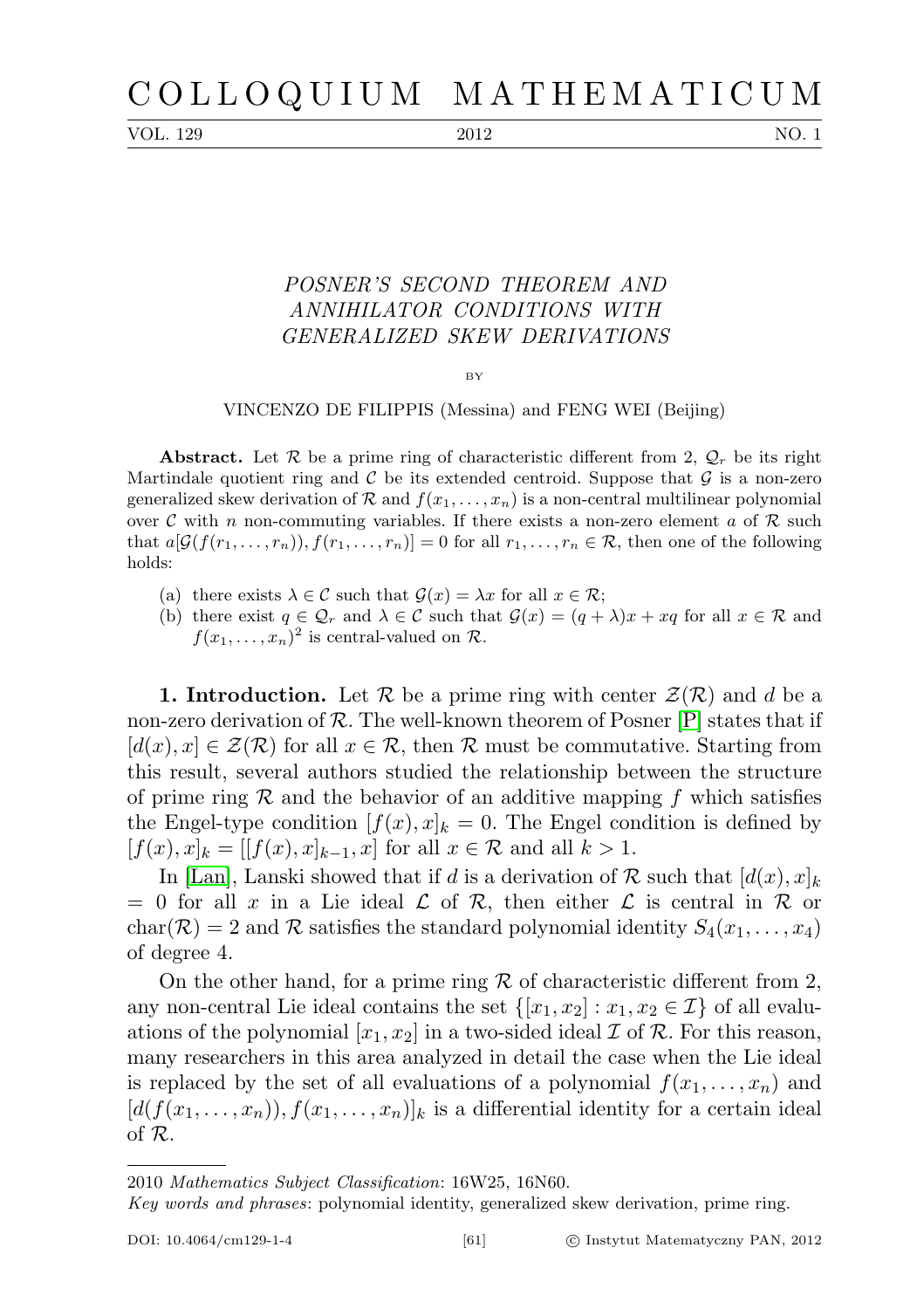In particular, we refer the reader to the results obtained by P.-H. Lee and T.-K. Lee in [\[L2\]](#page-12-1) and [\[LL\]](#page-13-1). They proved that if  $f(x_1, \ldots, x_n)$  is a multilinear polynomial, then it must be central-valued in  $\mathcal R$  unless char $(\mathcal R) = 2$  and  $\mathcal R$ satisfies  $S_4(x_1,\ldots,x_4)$ .

In a recent paper [\[DD\]](#page-12-2), another related generalization is considered by the first author and Di Vincenzo. They describe what happens if the derivation d is replaced by an additive mapping  $\delta$  satisfying the condition  $\delta(xy) = \delta(x)y + xg(y)$  for all  $x, y \in \mathcal{R}$  and for some derivation g of  $\mathcal{R}$ . Such a mapping  $\delta$  is called a *generalized derivation* of  $\mathcal R$  with associated derivation d. Obviously, any derivation of  $\mathcal R$  and any mapping of  $\mathcal R$  of the form  $f(x) = ax + xb$ , for some  $a, b \in \mathcal{R}$ , are generalized derivations. The latter are usually called inner generalized derivations and play a leading role in the development of the theory of generalized derivations.

Basing on these definitions, the first author obtained in [\[D1\]](#page-12-3) a related result with a specific annihilator condition on a generalized derivation acting on a multilinear polynomial. Let  $\mathcal R$  be a prime ring of characteristic different from 2,  $U$  be its symmetric Utumi quotient ring and  $C$  be its extended centroid. Let  $f(x_1, \ldots, x_n)$  be a non-central multilinear polynomial over C with n non-commuting variables and  $0 \neq a \in \mathcal{R}$ . Suppose that  $\mathcal{G} : \mathcal{R} \to \mathcal{R}$ is a non-zero generalized derivation satisfying the condition

$$
a[\mathcal{G}(f(r_1,\ldots,r_n)),f(r_1,\ldots,r_n)]=0 \text{ for all } r_1,\ldots,r_n\in\mathcal{R}.
$$

Then either there exists  $\lambda \in \mathcal{C}$  such that  $\mathcal{G}(x) = \lambda x$  for all  $x \in \mathcal{R}$ , or there exist  $q \in \mathcal{U}$  and  $\lambda \in \mathcal{C}$  such that  $\mathcal{G}(x) = (q + \lambda)x + xq$  for all  $x \in \mathcal{R}$  and  $f(x_1, \ldots, x_n)^2$  is central-valued on R. Furthermore, the first author also addressed in [\[D2\]](#page-12-4) the question of when the composition of two generalized derivations can be a generalized derivation. He described the forms of two generalized derivations  $\mathcal F$  and  $\mathcal G$  of a prime ring  $\mathcal R$ , in the case when  $\mathcal F\mathcal G$  acts as a generalized derivation on the elements of the subset  $f(\mathcal{R})$ , where  $f(\mathcal{R})$ is the set of all evaluations in R of a non-central polynomial  $f(x_1, \ldots, x_n)$ over  $C$  with  $n$  non-commuting variables.

In the current paper we continue the study of the set

$$
\mathcal{S} = \{[\mathcal{G}(f(x_1,\ldots,x_n)), f(x_1,\ldots,x_n)] \mid x_1,\ldots,x_n \in \mathcal{R}\}\
$$

for a generalized skew derivation  $\mathcal G$  of  $\mathcal R$  instead of a generalized derivation.

We now recall the relevant definition. Let  $R$  be an associative ring and  $\alpha$  be an automorphism of R. An additive mapping  $d : \mathcal{R} \to \mathcal{R}$  is called a skew derivation of  $\mathcal R$  if

$$
d(xy) = d(x)y + \alpha(x)d(y)
$$

for all  $x, y \in \mathcal{R}$ ; then  $\alpha$  is called the *associated automorphism* of d. An additive mapping  $\mathcal{G} : \mathcal{R} \to \mathcal{R}$  is said to be a *generalized skew derivation* of R if there exists a skew derivation d of R with associated automorphism  $\alpha$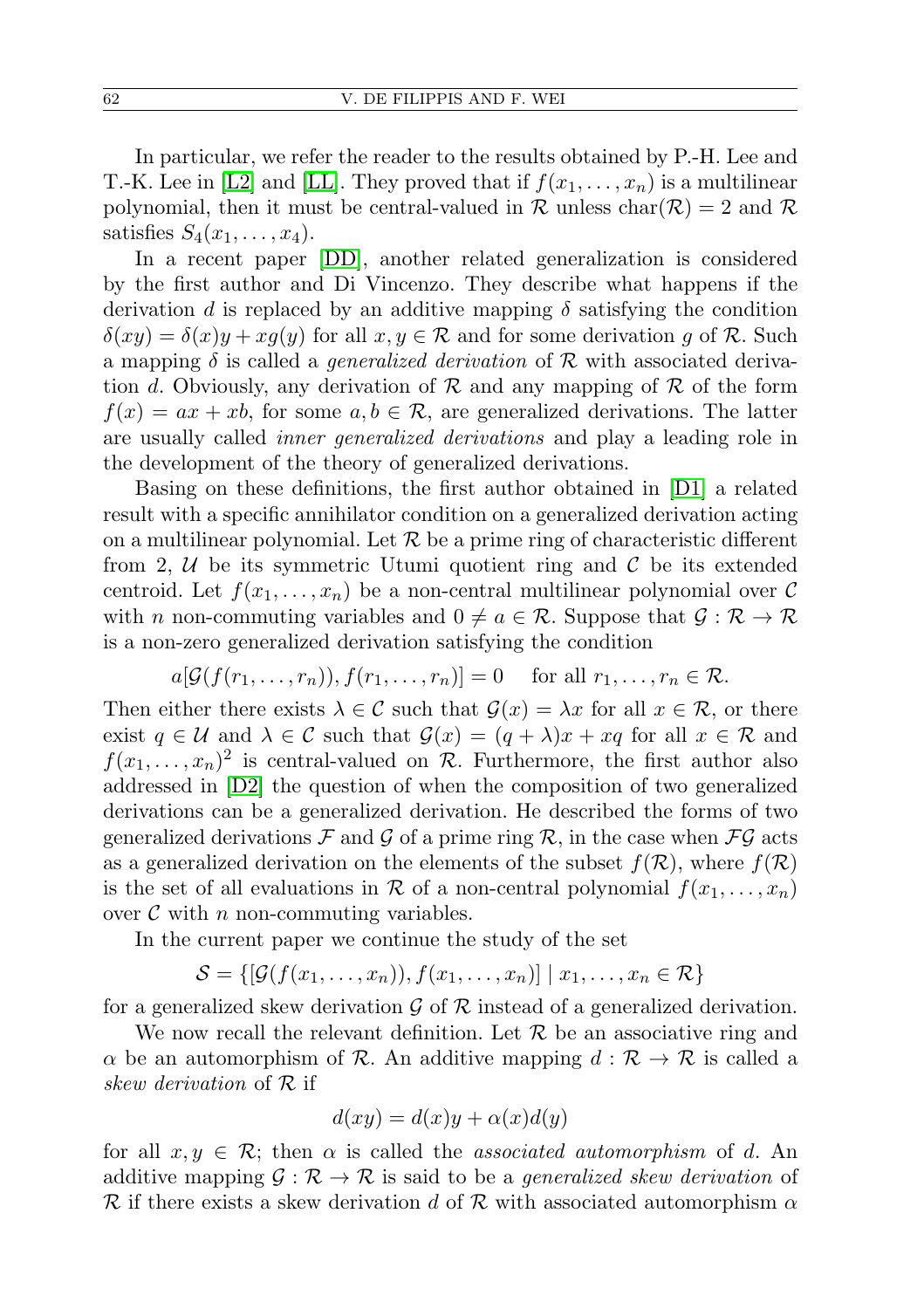such that

$$
\mathcal{G}(xy) = \mathcal{G}(x)y + \alpha(x)d(y)
$$

for all  $x, y \in \mathcal{R}$ ; d is said to be the associated skew derivation of G and  $\alpha$ is the *associated automorphism* of  $G$ . This definition unifies the notions of skew derivation and generalized derivation, which are considered as classical additive mappings of non-associative algebras, and have been investigated by many researchers from various points of view (see [\[Cha1\]](#page-12-5)–[\[Cha4\]](#page-12-6), [\[CW\]](#page-12-7),  $|L3|, |Liu|$ ).

One standard approach in studying the aforementioned set  $\mathcal S$  is to examine its size. For this, it is reasonable to study its left annihilator in  $\mathcal{R}$ . In fact we will prove:

<span id="page-2-0"></span>MAIN THEOREM 1.1. Let  $R$  be a prime ring of characteristic different from 2,  $\mathcal{Q}_r$  be its right Martindale quotient ring and C be its extended centroid. Suppose that  $\mathcal G$  is a non-zero generalized skew derivation of  $\mathcal R$  and  $f(x_1, \ldots, x_n)$  is a non-central multilinear polynomial over C with n noncommuting variables. If there exists a non-zero element a of  $R$  such that  $a[\mathcal{G}(f(r_1,\ldots,r_n)), f(r_1,\ldots,r_n)] = 0$  for all  $r_1,\ldots,r_n \in \mathcal{R}$ , then one of the following holds:

- (a) there exists  $\lambda \in \mathcal{C}$  such that  $\mathcal{G}(x) = \lambda x$  for all  $x \in \mathcal{R}$ ;
- (b) there exist  $q \in \mathcal{Q}_r$  and  $\lambda \in \mathcal{C}$  such that

 $\mathcal{G}(x) = (q + \lambda)x + xq$  for all  $x \in \mathcal{R}$ 

and  $f(x_1, \ldots, x_n)^2$  is central-valued on  $\mathcal{R}$ .

We should remark that in case  $\mathcal G$  is a usual (non-skew) derivation, the conclusion of Theorem 1 follows directly from the results of  $[DD]$  (where  $\mathcal G$ is an ordinary derivation) and [\[D1\]](#page-12-3) (where  $\mathcal G$  is a generalized derivation).

In what follows, let  $\mathcal{Q}_r$  be the right Martindale quotient ring of  $\mathcal{R}, \mathcal{Q}$  be the two-sided Martindale quotient ring of R and  $\mathcal{C} = \mathcal{Z}(\mathcal{Q}) = \mathcal{Z}(\mathcal{Q}_r)$  the center of Q and  $\mathcal{Q}_r$ ; C is usually called the *extended centroid* of R and is a field when  $\mathcal R$  is a prime ring. It should be remarked that  $\mathcal Q$  is a centrally closed prime  $C$ -algebra. We refer the reader to  $|{\rm BMM}|$  for the definitions and the related properties of these objects.

It is well known that automorphisms, derivations and skew derivations of  $\mathcal R$  can be extended to both  $\mathcal Q$  and  $\mathcal Q_r$ . Chang [\[Cha1\]](#page-12-5) extended the definition of generalized skew derivation to the right Martindale quotient ring  $\mathcal{Q}_r$  of  $\mathcal R$  as follows: by a (right) generalized skew derivation we mean an additive mapping  $\mathcal{G}: \mathcal{Q}_r \to \mathcal{Q}_r$  such that  $\mathcal{G}(xy) = \mathcal{G}(x)y + \alpha(x)d(y)$  for all  $x, y \in \mathcal{Q}$ , where d is a skew derivation of  $\mathcal R$  and  $\alpha$  is an automorphism of  $\mathcal R$ . Moreover, there exists  $\mathcal{G}(1) = a \in \mathcal{Q}_r$  such that  $\mathcal{G}(x) = ax + d(x)$  for all  $x \in \mathcal{R}$ . Furthermore, if  $\mathcal{G}(1) \in \mathcal{Q}$ , then  $\mathcal G$  can be extended to  $\mathcal Q$ . We will adopt the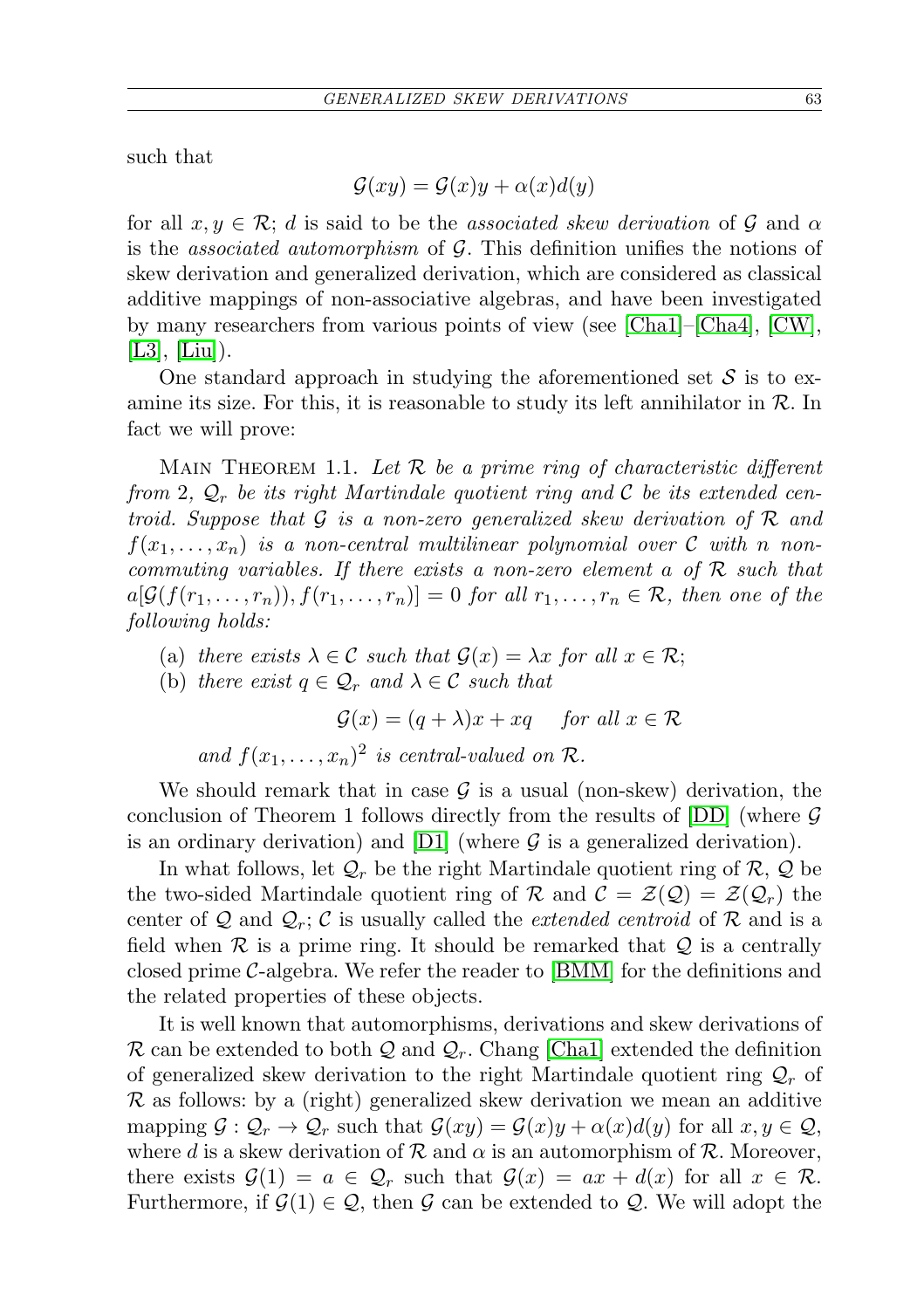following notation:

$$
f(x_1,...,x_n) = x_1...x_n + \sum_{\sigma \in S_n, \sigma \neq \text{id}} \alpha_{\sigma} x_{\sigma(1)}...x_{\sigma(n)}
$$

for some  $\alpha_{\sigma} \in \mathcal{C}$ . The polynomial  $f(x_1, \ldots, x_n) \in \mathcal{C} \langle x_1, \ldots, x_n \rangle$  is said to be central-valued on R if  $f(x_1, \ldots, x_n) \in \mathcal{Z}(\mathcal{R})$  for all  $x_1, \ldots, x_n \in \mathcal{R}$ . The polynomial  $f(x_1, \ldots, x_n) \in \mathcal{C} \langle x_1, \ldots, x_n \rangle$  is called non-central if it is not central-valued on  $\mathcal R$  (or equivalently on the central closure  $\mathcal C\mathcal R$  of  $\mathcal R$ ). We always suppose that  $char(\mathcal{R}) \neq 2$  and  $f(x_1, \ldots, x_n)$  is non-central-valued on R.

2. The case of inner generalized skew derivations. Throughout this section we always denote the ring of  $m \times m$  matrices over an algebraic set A by  $\mathcal{M}_m(\mathcal{A})$ . Here A may be a field, a ring or an algebra in different contexts.

In this section we will deal with the case when  $\mathcal G$  is an inner generalized skew derivation induced by elements  $b, c \in \mathcal{R}$  and  $\alpha \in Aut(\mathcal{R})$ , that is,  $\mathcal{G}(x) = bx + \alpha(x)c$  for all  $x \in \mathcal{R}$ . Our aim is to prove the following:

<span id="page-3-0"></span>PROPOSITION 2.1. Let  $\mathcal R$  be a prime ring of characteristic different from 2 and  $f(x_1, \ldots, x_n)$  be a non-central multilinear polynomial over C with n non-commuting variables. Let  $a, b, c \in \mathcal{R}$  with  $a \neq 0$  and  $\alpha \in \text{Aut}(\mathcal{R})$  such that  $\mathcal{G}(x) = bx + \alpha(x)c$  for all  $x \in \mathcal{R}$ . If

$$
a[bf(r_1,\ldots,r_n)+\alpha(f(r_1,\ldots,r_n))c,f(r_1,\ldots,r_n)]=0
$$

for all  $r_1, \ldots, r_n \in \mathcal{R}$ , then one of the following holds:

- (a) there exists  $\lambda \in \mathcal{C}$  such that  $\mathcal{G}(x) = \lambda x$  for all  $x \in \mathcal{R}$ ;
- (b)  $c b \in \mathcal{C}, \mathcal{G}(x) = bx + xc$  for all  $x \in \mathcal{R},$  and  $f(x_1, \ldots, x_n)^2$  is central-valued on R.

**2.1. The matrix case.** Let us first consider the case when  $\mathcal{R} = \mathcal{M}_m(\mathcal{K})$ , where K is a field of characteristic different from 2. Note that the set  $f(\mathcal{R}) =$  ${f(r_1, ..., r_n) \mid r_1, ..., r_n \in \mathcal{R}}$  is invariant under the action of all inner automorphisms of R. Let us write  $r = (r_1, \ldots, r_n) \in \mathcal{R} \times \cdots \times \mathcal{R} = \mathcal{R}^n$ . Then for any inner automorphism  $\varphi$  of  $\mathcal{M}_m(\mathcal{K})$ , we get  $\underline{r} = (\varphi(r_1), \ldots, \varphi(r_n)) \in$  $\mathcal{R}^n$  and  $\varphi(f(r)) = f(r) \in f(\mathcal{R})$ . As usual, we denote by  $e_{ij}$  the matrix unit having 1 in the  $(i, j)$ -entry and zero elsewhere.

Let us recall some results from [\[L1\]](#page-12-10) and [\[Ler\]](#page-13-3). Let  $\mathcal T$  be a ring with 1 and let  $e_{ij} \in \mathcal{M}_m(\mathcal{T})$   $(i, j = 1, \ldots, m)$  be the matrix units. For a sequence  $u = (\mathcal{A}_1, \ldots, \mathcal{A}_n)$  in  $\mathcal{M}_m(\mathcal{T})$ , the value of u is defined to be the product  $|u| = A_1 \cdots A_n$  and u is non-vanishing if  $|u| \neq 0$ . For a permutation  $\sigma$  of  $\{1,\ldots,n\}$ , we write  $u^{\sigma}=(\mathcal{A}_{\sigma(1)},\ldots,\mathcal{A}_{\sigma(n)})$ . We call u simple if it is of the form  $u = (a_1 e_{i_1 j_1}, \dots, a_n e_{i_n j_n}),$  where  $a_i \in \mathcal{T}$ . A simple sequence u is called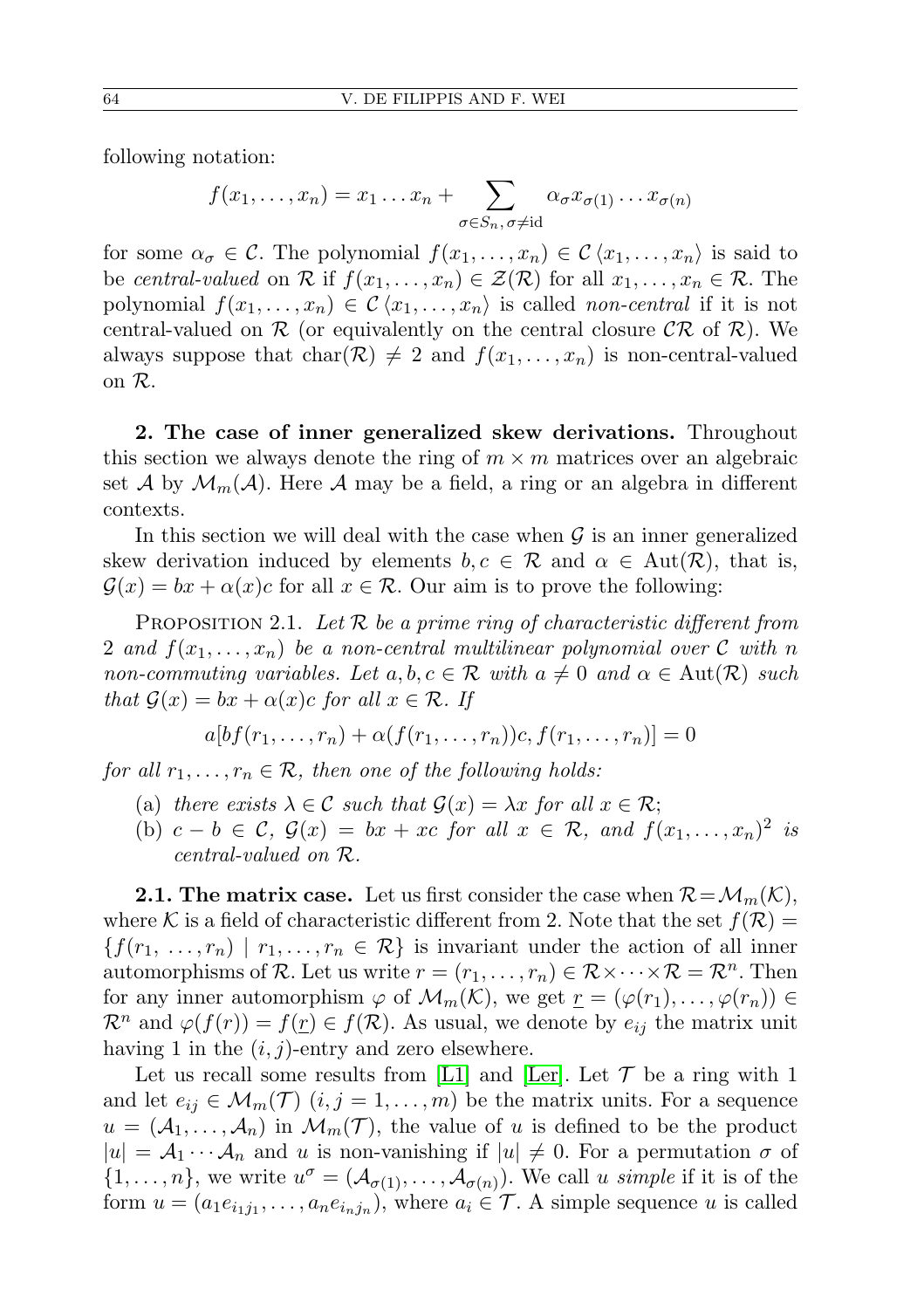even if for some  $\sigma$ ,  $|u^{\sigma}| = be_{ii} \neq 0$ , and odd if for some  $\sigma$ ,  $|u^{\sigma}| = be_{ij} \neq 0$ , where  $i \neq j$ . We have:

<span id="page-4-0"></span>FACT 2.2 ([\[L1,](#page-12-10) Lemma]). Let  $\mathcal T$  be a K-algebra with 1 and let  $\mathcal R$  =  $\mathcal{M}_m(\mathcal{T})$ ,  $m \geq 2$ . Suppose that  $g(x_1, \ldots, x_n)$  is a multilinear polynomial over K such that  $g(u) = 0$  for all odd simple sequences u. Then  $g(x_1, \ldots, x_n)$  is central-valued on R.

<span id="page-4-1"></span>FACT 2.3 (Ler, Lemma 2). Let  $\mathcal T$  be a K-algebra with 1 and let  $\mathcal R$  =  $\mathcal{M}_m(\mathcal{T})$ ,  $m \geq 2$ . Suppose that  $g(x_1, \ldots, x_n)$  is a multilinear polynomial over K. Let  $u = (A_1, \ldots, A_n)$  be a simple sequence from R.

- (1) If u is even, then  $g(u)$  is a diagonal matrix.
- (2) If u is odd, then  $g(u) = ae_{pq}$  for some  $a \in \mathcal{T}$  and  $p \neq q$ .

<span id="page-4-5"></span>REMARK 2.4. Since  $f(x_1, \ldots, x_n)$  is not central-valued on  $\mathcal{R}$ , by Fact [2.2](#page-4-0) there exists an odd simple sequence  $r = (r_1, \ldots, r_n)$  from R such that  $f(r) = f(r_1, \ldots, r_n) \neq 0$ . By Fact [2.3,](#page-4-1)  $f(r) = \beta e_{pq}$ , where  $0 \neq \beta \in \mathcal{C}$ and  $p \neq q$ . Since  $f(x_1, \ldots, x_n)$  is a multilinear polynomial and C is a field, we may assume that  $\beta = 1$ . Now, for distinct  $i, j$ , let  $\sigma \in S_n$  be such that  $\sigma(p) = i$  and  $\sigma(q) = j$ , and let  $\psi$  be the automorphism of R defined by  $\psi(\sum_{s,t} \xi_{st} e_{st}) = \sum_{s,t} \xi_{st} e_{\sigma(s)\sigma(t)}$ . Then  $f(\psi(r)) = f(\psi(r_1), \dots, \psi(r_n)) =$  $\psi(f(r)) = \beta e_{ij} = e_{ij}.$ 

Let us recall several known results:

<span id="page-4-2"></span>LEMMA 2.5 (Proposition 1 in [\[D1\]](#page-12-3)). Let  $\mathcal R$  be a prime ring of characteristic different from 2,  $f(x_1, \ldots, x_n)$  be a non-central multilinear polynomial over C with n non-commuting variables and  $a, b, c \in \mathcal{R}$ ,  $a \neq 0$ . If  $a[bf(r_1, ..., r_n) + f(r_1, ..., r_n)c, f(r_1, ..., r_n)] = 0$  for all  $r_1, ..., r_n \in \mathcal{R}$ , then one of the following holds:

(a)  $b, c \in \mathcal{C}$ ; (b)  $c - b \in \mathcal{C}$ , and  $f(x_1, \ldots, x_n)^2$  is central-valued on  $\mathcal{R}$ .

<span id="page-4-4"></span>LEMMA 2.6 ([\[Cha2,](#page-12-11) Lemma 2]). Let  $\mathcal R$  be a dense subring of the ring of linear transformations of a vector space  $\mathcal V$  over a division ring  $\mathcal D$  with  $\dim_{\mathcal{D}} \mathcal{V} \geq 2$  and suppose R contains some non-zero linear transformations of finite rank. Let  $\alpha$  be an automorphism of  $\mathcal R$  and  $a, b, c \in \mathcal R$ . Suppose that

$$
\mathcal{G} : \mathcal{R} \to \mathcal{R}, \quad x \mapsto bx + \alpha(x)c,
$$

is a mapping from R into itself satisfying the condition  $a[\mathcal{G}(x), x]_k = 0$ for all  $x \in \mathcal{R}$ , where k is a fixed positive integer. Then either  $a = 0$  or  $\alpha$  is the identical mapping on R and  $b, c \in \mathcal{Z}(\mathcal{R})$  unless  $\dim_{\mathcal{D}} \mathcal{V} = 2$  and  $\mathcal{D} = GF(2)$ , the Galois field of two elements.

<span id="page-4-3"></span>We start with the following lemma: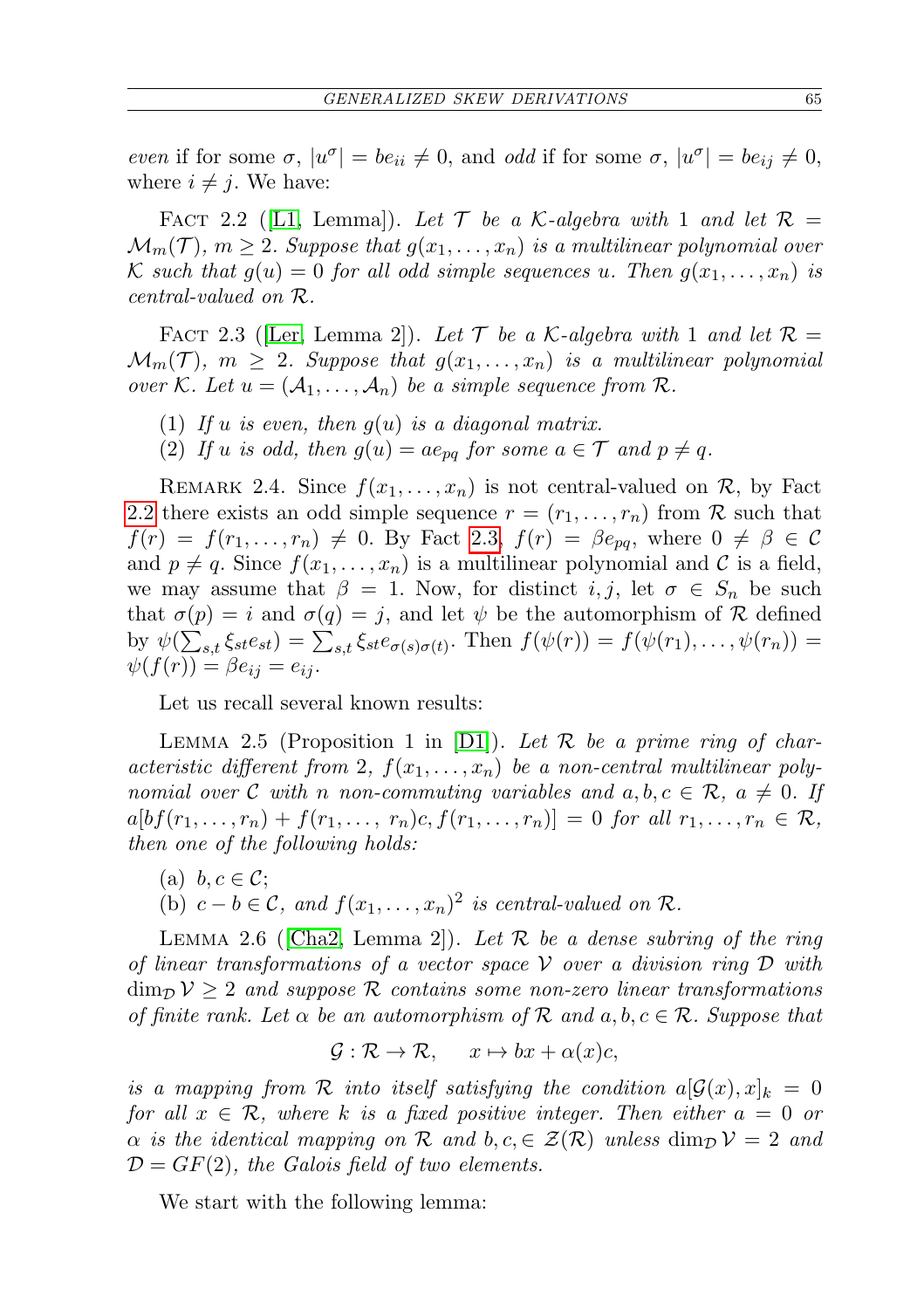LEMMA 2.7. Let H be an infinite field and  $m \geq 2$  an integer. If  $\mathcal{A}_1, \ldots, \mathcal{A}_k$ are not scalar matrices in  $\mathcal{M}_m(\mathcal{H})$ , then there exists an invertible matrix  $\mathcal{B} \in \mathcal{M}_m(\mathcal{H})$  such that each matrix  $\mathcal{B}\mathcal{A}_1\mathcal{B}^{-1}, \ldots, \mathcal{B}\mathcal{A}_k\mathcal{B}^{-1}$  has all entries non-zero.

*Proof.* Let us first show that if  $A \in \mathcal{M}_m(\mathcal{H})$  is not scalar, then there exists a conjugate  $\beta \mathcal{A} \beta^{-1}$  having a non-zero entry in any particular position.

Assume that A is not diagonal. Then for some  $i \neq j$  the  $(i, j)$ -entry  $\mathcal{A}_{ij}$ of A is non-zero. If  $p \neq q$ , then there exists a permutation  $\sigma \in S_m$  such that  $\sigma(i) = p$  and  $\sigma(j) = q$ . Consider the automorphism  $\varphi_{\sigma}$  on  $\mathcal{M}_m(\mathcal{H})$  defined by  $\varphi_{\sigma}(e_{rs}) = e_{\sigma(r)\sigma(s)}$  for all matrix unit  $e_{rs}$ . Let  $\mathcal{B} \in \mathcal{M}_m(\mathcal{H})$  be the permutation matrix which induces the automorphism  $\varphi_{\sigma}$  in  $\mathcal{M}_m(\mathcal{H})$ . Thus the  $(p, q)$ -entry of  $\mathcal{BAB}^{-1}$  is  $\mathcal{A}_{ij}$ . Assume now that  $p = q$ . By the previous argument, for  $s \neq p$ , some conjugate A' of A has non-zero  $(p, s)$ -entry. Let  $\lambda \in \mathcal{H}$ , and put  $\mathcal{A}'_{\lambda} = (\mathcal{I} + \lambda e_{sp})\mathcal{A}'(\mathcal{I} - \lambda e_{sp})$ . Then the  $(p, p)$ -entry of  $\mathcal{A}'_{\lambda}$  is  $\mathcal{A}'_{pp} - \lambda \mathcal{A}'_{ps}$ . Of course, we can choose  $\lambda$  in H such that  $\mathcal{A}'_{pp} - \lambda \mathcal{A}'_{ps}$  is not zero. This proves our claim in the case when  $A$  is not diagonal.

If A is a diagonal matrix which is not scalar, there exist  $i \neq j$  such that  $A_{ii} \neq A_{jj}$ . The  $(i, j)$ -entry of the conjugate  $\mathcal{A}'' = (\mathcal{I} + e_{ij})\mathcal{A}(\mathcal{I} - e_{ij})$  is  $\mathcal{A}_{ij} - \mathcal{A}_{ii}$ , which is not zero. Hence  $\mathcal{A}''$  is not diagonal and by the previous case we are done.

Let us consider the set  $\{x_{ij} : 1 \le i, j \le m\}$  of  $n^2$  commutative indeterminates and let  $\mathcal{M}_m(\mathcal{H}[x_{ij}])$  be the algebra of  $m \times m$  matrices over the polynomial ring  $\mathcal{H}[x_{ij}]$ . Let  $\mathcal{E} = \sum_{ij} x_{ij} e_{ij}$  be the generic matrix and consider  $\mathcal{E}_l = \mathcal{E} \cdot \mathcal{A}_l \cdot \text{adj}(\mathcal{E})$  for  $l = 1, \ldots, k$ . Any substitution of  $c_{ij} \in \mathcal{H}$  for the indeterminates  $x_{ij}$  induces a homomorphism  $\varphi : \mathcal{M}_m(\mathcal{H}[x_{ij}]) \to \mathcal{M}_m(\mathcal{H})$ . If  $\varphi(\mathcal{E})$  is an invertible matrix  $\mathcal{B}$ , then  $\varphi(\mathcal{E}_l)$  is a non-zero scalar multiple of  $\mathcal{B}A_l\mathcal{B}^{-1}$ . Clearly, any matrix  $\mathcal{B}\in\mathcal{M}_m(\mathcal{H})$  is the image of  $\mathcal E$  under the action of some such homomorphism. Since each entry of  $adj(\mathcal{E})$  is a homogeneous polynomial in  $\{x_{ij}\}\$ , the entries of  $\mathcal{E}_l$  are homogeneous polynomials in  $\{x_{ij}\}\$ without constant terms. None of these entries is zero by our observation above: in any particular position some conjugate of  $\mathcal{A}_l$  has a non-zero entry. The determinant  $\det(\mathcal{E})$  is a non-zero polynomial of  $\mathcal{H}[x_{ij}]$ . Let  $\mathcal{W}(x_{ij})$  be the product of  $\det(\mathcal{E})$  and all entries of  $\mathcal{E}_l$  for  $l = 1, \ldots, k$ . It is not difficult to observe that  $W(x_{ij})$  is a non-zero polynomial. Since the field H is infinite, some evaluation of  $W(x_{ij})$  is not zero in H. As above, let  $\varphi$  be the homomorphism induced by this evaluation, then  $\mathcal{B} = \varphi(\mathcal{E})$  is invertible and  $\mathcal{B} \mathcal{A}_l \mathcal{B}^{-1} = \frac{1}{\det(l)}$  $\frac{1}{\det(\mathcal{B})}\varphi(\mathcal{E}_l)$  is a matrix with all entries non-zero, for  $l=1,\ldots,k.$ 

<span id="page-5-0"></span>LEMMA 2.8. Let H be an infinite field,  $m \geq 2$  an integer and  $\mathcal{R} =$  $\mathcal{M}_m(\mathcal{H})$ . If there exist  $b, c, q \in \mathcal{R}$  such that q is an invertible matrix and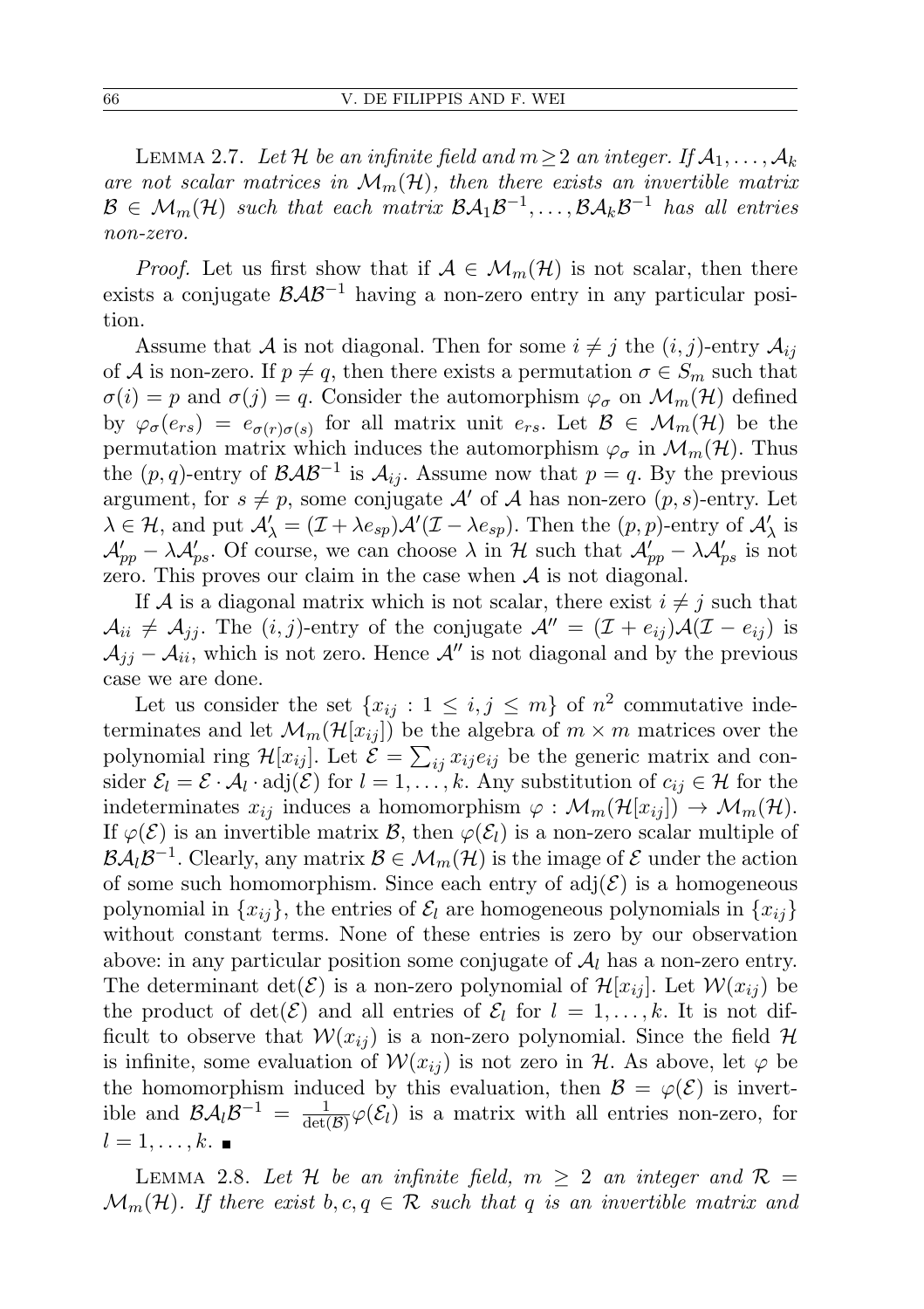$[bu + quq^{-1}c, u] = 0$  for all  $u \in f(\mathcal{R})$ , then one of the following holds: (a)  $q^{-1}c, b+c \in \mathcal{Z}(\mathcal{R});$ (b)  $q, c - b \in \mathcal{Z}(\mathcal{R})$  and  $u^2 \in \mathcal{Z}(\mathcal{R})$  for all  $u \in f(\mathcal{R})$ .

*Proof.* If either  $q^{-1}c \in \mathcal{Z}(\mathcal{R})$  or  $q \in \mathcal{Z}(\mathcal{R})$ , then the conclusion follows from Lemma [2.5.](#page-4-2) Thus we may assume that neither  $q^{-1}c$  nor q is a scalar matrix and proceed to obtain a contradiction. By Lemma [2.7,](#page-4-3) there exists some invertible matrix  $\mathcal{B} \in \mathcal{M}_m(\mathcal{H})$  such that each matrix  $\mathcal{B}(q^{-1}c)\mathcal{B}^{-1}, \mathcal{B}q\mathcal{B}^{-1}$ has all entries non-zero. Denote by  $\varphi(x) = \mathcal{B}x\mathcal{B}^{-1}$  the inner automorphism induced by  $\mathcal{B}$ . Since  $f(\mathcal{R})$  is invariant under the action of all inner automorphisms of R, we have  $[\varphi(b)u + \varphi(q)u\varphi(q^{-1}c), u] = 0$  for all  $u \in f(\mathcal{R})$ . Let us write

$$
\varphi(q) = \sum_{hl} q_{hl} e_{hl}, \quad \varphi(q^{-1}c) = \sum_{hl} c_{hl} e_{hl} \quad \text{for } 0 \neq q_{hl}, 0 \neq c_{hl} \in \mathcal{H}.
$$

Since  $e_{ij} \in f(\mathcal{R})$  for all  $i \neq j$ , for any  $i \neq j$  we have

$$
X = [\varphi(b)e_{ij} + \varphi(q)e_{ij}\varphi(q^{-1}c), e_{ij}]e_{ij} = 0.
$$

In particular, the  $(i, j)$ -entry of X is  $q_{ji}c_{ji} = 0$ , which is a contradiction.

<span id="page-6-0"></span>LEMMA 2.9. Let H be an infinite field,  $m \geq 2$  an integer and  $\mathcal{R} =$  $\mathcal{M}_m(\mathcal{H})$ . If there exist  $a, b, c, q \in \mathcal{R}$  with  $a \neq 0$  such that q is an invertible matrix and  $a[bu+quq^{-1}c, u] = 0$  for all  $u \in f(\mathcal{R})$ , then one of the following holds:

(a)  $q^{-1}c, b+c \in \mathcal{Z}(\mathcal{R});$ (b)  $q, c - b \in \mathcal{Z}(\mathcal{R})$  and  $u^2 \in \mathcal{Z}(\mathcal{R})$  for all  $u \in f(\mathcal{R})$ .

*Proof.* Assume that  $a \in \mathcal{Z}(\mathcal{R})$ . Since  $a \neq 0$ , we get  $[bu + quq^{-1}c, u] = 0$ for all  $u \in f(\mathcal{R})$  and we are done by Lemma [2.8.](#page-5-0) Hence we may assume that a is not central and as above neither  $q^{-1}c$  nor q is a scalar matrix. Again by Lemma [2.7,](#page-4-3) there exists some invertible matrix  $\mathcal{B} \in M_m(\mathcal{H})$  such that each matrix  $BaB^{-1}$ ,  $B(q^{-1}c)B^{-1}$ ,  $BqB^{-1}$  has all entries non-zero. Denote by  $\varphi(x) = \mathcal{B}x\mathcal{B}^{-1}$  the inner automorphism induced by  $\mathcal{B}$ . Mimicking the above proof we will write  $\varphi(a) = \sum_{hl} a_{hl} e_{hl}$ ,  $\varphi(q) = \sum_{hl} q_{hl} e_{hl}$  and  $\varphi(q^{-1}c)$  $\sum_{hl} c_{hl} e_{hl}$ , for  $0 \neq a_{hl}, 0 \neq q_{hl}, 0 \neq c_{hl} \in \mathcal{B}$ . Moreover, for  $e_{ij} \in f(\mathcal{R})$ ,

$$
Y = \varphi(a)[\varphi(b)e_{ij} + \varphi(q)e_{ij}\varphi(q^{-1}c), e_{ij}]e_{ij} = \varphi(a)e_{ij}\varphi(q)e_{ij}\varphi(q^{-1}c)e_{ij} = 0.
$$

In particular, the  $(j, j)$ -entry of Y is  $a_{ji}q_{ji}c_{ji} = 0$ , which is a contradiction.

Thus either  $q^{-1}c \in \mathcal{Z}(\mathcal{R})$  and  $a[(b+c)u, u] = 0$  for all  $u \in f(\mathcal{R})$ , or  $q \in \mathcal{Z}(\mathcal{R})$  and  $a[(b+c)u, u] = 0$  for all  $u \in f(\mathcal{R})$ . In both cases the conclusion follows from Lemma [2.5.](#page-4-2)  $\blacksquare$ 

<span id="page-6-1"></span>LEMMA 2.10. Let K be a field of characteristic different from 2,  $m \geq 2$ an integer and  $\mathcal{R} = \mathcal{M}_m(\mathcal{K})$ . If there exist  $0 \neq a, b, c, q \in \mathcal{R}$  such that q is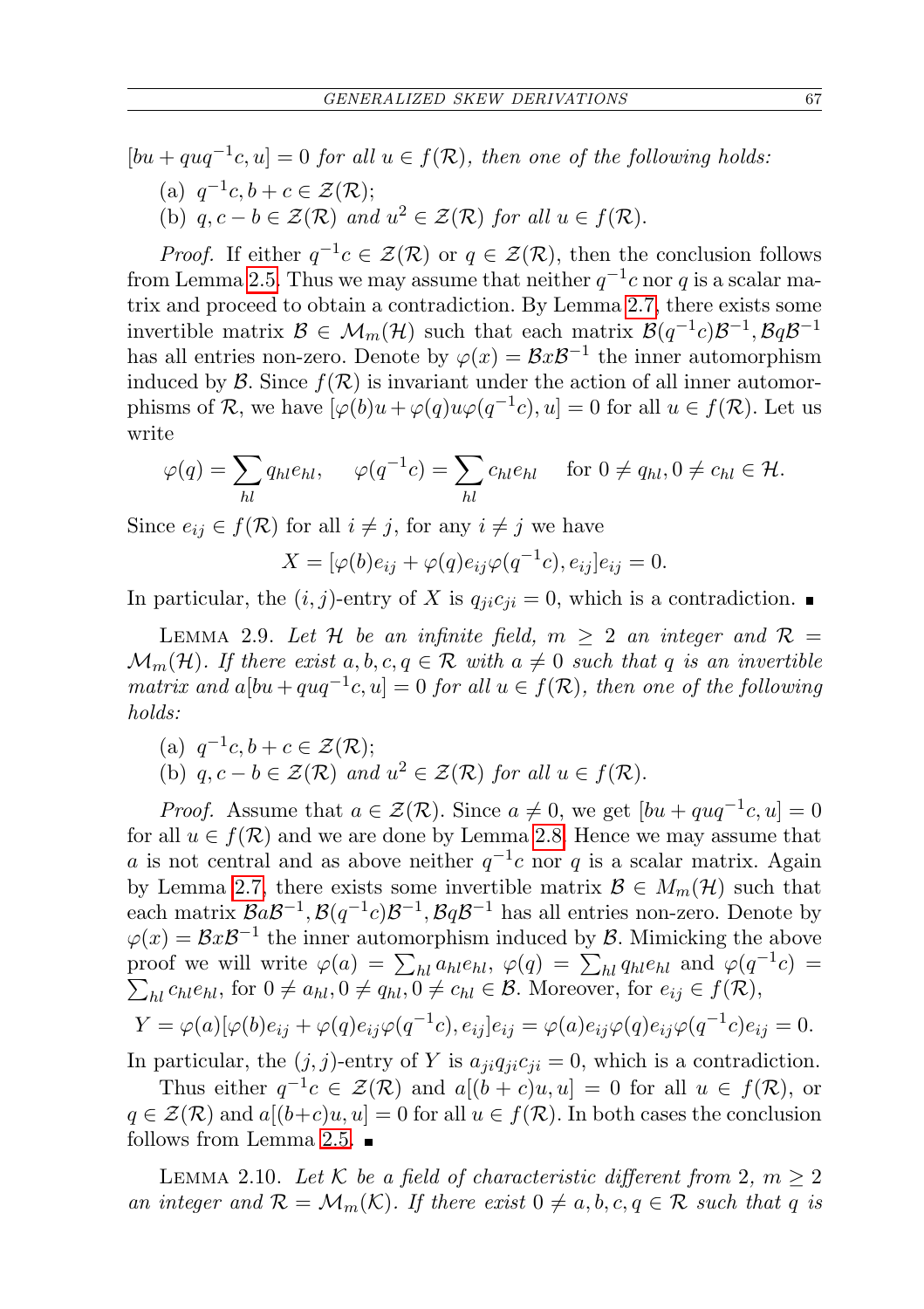an invertible matrix and  $a[bu + quq^{-1}c, u] = 0$  for all  $u \in f(\mathcal{R})$  then one of the following holds:

- (1)  $q^{-1}c, b + c \in \mathcal{Z}(\mathcal{R});$
- (2)  $q, c b \in \mathcal{Z}(\mathcal{R})$  and  $u^2 \in \mathcal{Z}(\mathcal{R})$  for all  $u \in f(\mathcal{R})$ .

*Proof.* If one assumes that  $K$  is infinite, the conclusion is a consequence of Lemma [2.9.](#page-6-0)

Now let  $\mathcal H$  be an infinite field which is an extension of the field  $\mathcal K$  and let  $\overline{\mathcal{R}} = \mathcal{M}_m(\mathcal{H}) \cong \mathcal{R} \otimes_{\mathcal{K}} \mathcal{H}$ . Note that the multilinear polynomial  $f(x_1, \ldots, x_n)$ is central-valued on  $\mathcal R$  if and only if it is central-valued on  $\overline{\mathcal R}$ . We observe that the generalized polynomial

$$
\Phi(x_1, \ldots, x_n) = a[bf(x_1, \ldots, x_n) - qf(x_1, \ldots, x_n)q^{-1}b, f(x_1, \ldots, x_n)]
$$

is a generalized polynomial identity for R. Moreover,  $\Phi(x_1, \ldots, x_n)$  is multihomogeneous of multi-degree  $(2, \ldots, 2)$  in the indeterminates  $x_1, \ldots, x_n$ . On the other hand, the complete linearization of  $\Phi(x_1, \ldots, x_{n+1})$  leads to a multilinear generalized polynomial  $\Theta(x_1, \ldots, x_n, y_1, \ldots, y_n)$ , which is of the form

$$
\Theta(x_1,\ldots,x_n,x_1,\ldots,x_n)=2^nP(x_1,\ldots,x_n).
$$

Clearly, the multilinear polynomial  $\Theta(x_1, \ldots, x_n, y_1, \ldots, y_n)$  is a generalized polynomial identity for  $\mathcal R$  and  $\overline{\mathcal R}$  too. Since char $(\mathcal K) \neq 2$ , we obtain  $\Phi(r_1,\ldots,r_n) = 0$  for all  $r_1,\ldots,r_n \in \overline{\mathcal{R}}$ , and the conclusion follows from Lemma [2.9.](#page-6-0)  $\blacksquare$ 

**2.2.** The proof of Proposition [2.1.](#page-3-0) Suppose first that  $\alpha$  is an Xinner automorphism of R, that is, there exists an element  $q \in \mathcal{Q}$  such that  $\alpha(x) = qxq^{-1}$  for all  $x \in \mathcal{R}$ . It is not difficult to see that the generalized polynomial

$$
\Phi(x_1, ..., x_n) = a[bf(x_1, ..., x_n) - qf(x_1, ..., x_n)q^{-1}c, f(x_1, ..., x_n)]
$$

is a generalized polynomial identity for R. If  $\{1,q^{-1}c\}$  are C-linearly independent, then  $\Phi(x_1, \ldots, x_n)$  is a non-trivial generalized polynomial identity for R. It follows from [\[Chu1\]](#page-12-12) that  $\Phi(x_1, \ldots, x_n)$  is a non-trivial generalized polynomial identity for  $Q$ . By the well-known Martindale theorem [\[M\]](#page-13-4),  $Q$  is a primitive ring having non-zero socle with the field  $\mathcal C$  as its associated division ring. By  $[J, p. 75], Q$  $[J, p. 75], Q$  is isomorphic to a dense subring of the ring of linear transformations of a vector space  $\mathcal V$  over  $\mathcal C$ , containing some non-zero linear transformations of finite rank. Assume first that dim<sub>C</sub>  $\mathcal{V} = \infty$ . As in Lemma 2 of [\[W\]](#page-13-5), the set  $f(\mathcal{R}) = \{f(r_1, \ldots, r_n) \mid r_i \in \mathcal{R}\}\$ is dense in  $\mathcal{R}$ . Since  $\Phi(r_1,\ldots,r_n)=0$  is a generalized polynomial identity of  $\mathcal{R}$ , we know that  $R$  satisfies the generalized polynomial identity

$$
a[bx_1 - qx_1q^{-1}c, x_1].
$$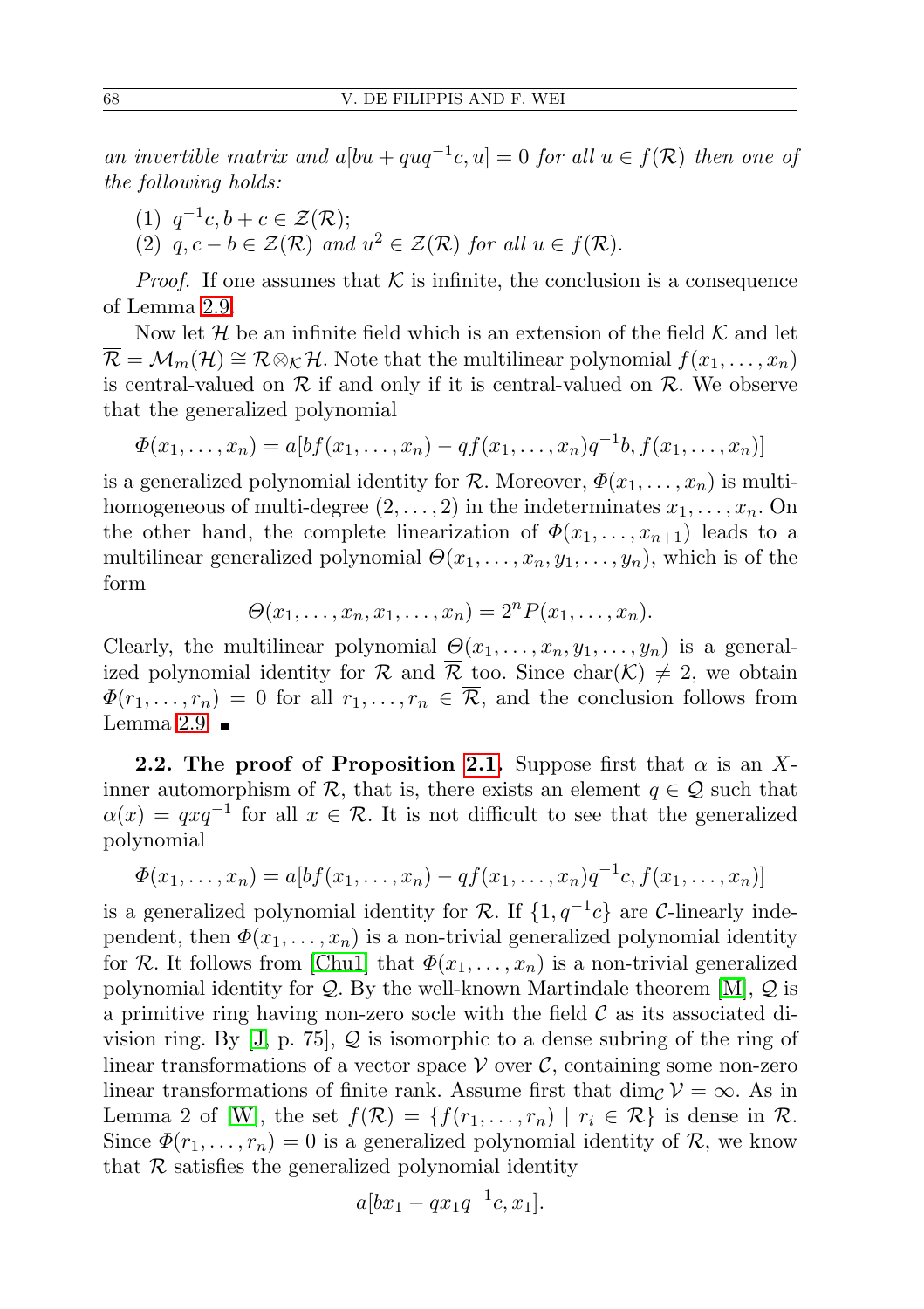This implies that  $a\mathcal{G}(x), x$  = 0 for all  $x \in \mathcal{R}$ . In this case, the desired conclusion is due to Lemma [2.6.](#page-4-4) On the other hand, if dim<sub>C</sub>  $\mathcal{V} = k \geq 2$  is a finite positive integer, then  $\mathcal{Q} \cong \mathcal{M}_k(\mathcal{C})$  and the conclusion follows from Lemma [2.10.](#page-6-1)

In case  $\{1,q^{-1}c\}$  are C-linearly dependent, that is,  $q^{-1}c \in \mathcal{C}$ , the ring R satisfies

 $\Phi(x_1, \ldots, x_n) = a[bf(x_1, \ldots, x_n) - cf(x_1, \ldots, x_n), f(x_1, \ldots, x_n)]$ 

and we are done by Lemma [2.5.](#page-4-2)

So we may assume that  $\alpha$  is X-outer. In view of [\[Chu2\]](#page-12-14) we know that  $\mathcal R$  and  $\mathcal Q$  satisfy the same generalized polynomial identities with automorphisms. Therefore

$$
\Phi(x_1,\ldots,x_n)=a[bf(x_1,\ldots,x_n)+\alpha(f(x_1,\ldots,x_n))c,f(x_1,\ldots,x_n)]
$$

is also satisfied by  $Q$ . Moreover,  $Q$  is a centrally closed prime  $C$ -algebra. Note that if  $c = 0$  we are done by Lemma [2.5.](#page-4-2) We now suppose that both  $c \neq 0$  and  $a \neq 0$ . In this case, it follows from [\[Chu3,](#page-12-15) Main Theorem] that  $\Phi(x_1, \ldots, x_n)$  is a non-trivial generalized identity for R and for Q. By [\[K,](#page-12-16) Theorem 1 we deduce that  $RC$  has non-zero socle and Q is primitive. Since  $\alpha$  is an outer automorphism and any  $(x_i)^\alpha$ -word degree in  $\Phi(x_1,\ldots,x_n)$  is equal to 1, by [\[Chu3,](#page-12-15) Theorem 3],  $Q$  satisfies the generalized polynomial identity

$$
a[bf(x_1,\ldots,x_n)+f(y_1,\ldots,y_n)c,f(x_1,\ldots,x_n)].
$$

In particular,  $\mathcal{Q}$  (and so also  $\mathcal{R}$ ) satisfies the generalized polynomial identity

 $a[bf(x_1, \ldots, x_n) + f(x_1, \ldots, x_n)c, f(x_1, \ldots, x_n)].$ 

In view of Lemma 2.5, we obtain the required results.

## 3. The proof of Main Theorem [1.1.](#page-2-0) Let us first recall the following:

<span id="page-8-0"></span>FACT 3.1 ([\[D1,](#page-12-3) Theorem 1]). Let  $\mathcal R$  be a prime ring of characteristic different from 2,  $U$  be its two-sided Utumi quotient ring and  $C$  be its extended centroid. Let  $\delta$  be a non-zero generalized derivation of  $\mathcal R$  and  $f(x_1, \ldots, x_n)$  be a non-central multilinear polynomial over  $C$  with n non-commuting variables. If there exists an element  $a \in \mathcal{R}$  such that  $a[\delta(f(r_1,\ldots,r_n)), f(r_1,\ldots,r_n)]$  $= 0$  for all  $r_1, \ldots, r_n \in \mathcal{R}$ , then one of the following holds:

- (a)  $a = 0$ ;
- (b) there exists  $\lambda \in \mathcal{C}$  such that  $\delta(x) = \lambda x$  for all  $x \in \mathcal{R}$ ;
- (c) there exist  $q \in \mathcal{U}$  and  $\lambda \in \mathcal{C}$  such that  $\delta(x) = (q + \lambda)x + xq$  for all  $x \in \mathcal{R}$  and  $f(x_1, \ldots, x_n)^2$  is central-valued on  $\mathcal{R}$ .

<span id="page-8-1"></span>FACT 3.2 ([\[CL2,](#page-12-17) Theorem 1]). Let  $\mathcal R$  be a prime ring,  $\mathcal D$  be an Xouter skew derivation of  $R$  and  $\alpha$  be an X-outer automorphism of  $R$ . If  $\varPhi(x_i,\mathcal{D}(x_i),\alpha(x_i))$  is a generalized polynomial identity for  $\mathcal{R},$  then  $\mathcal R$  also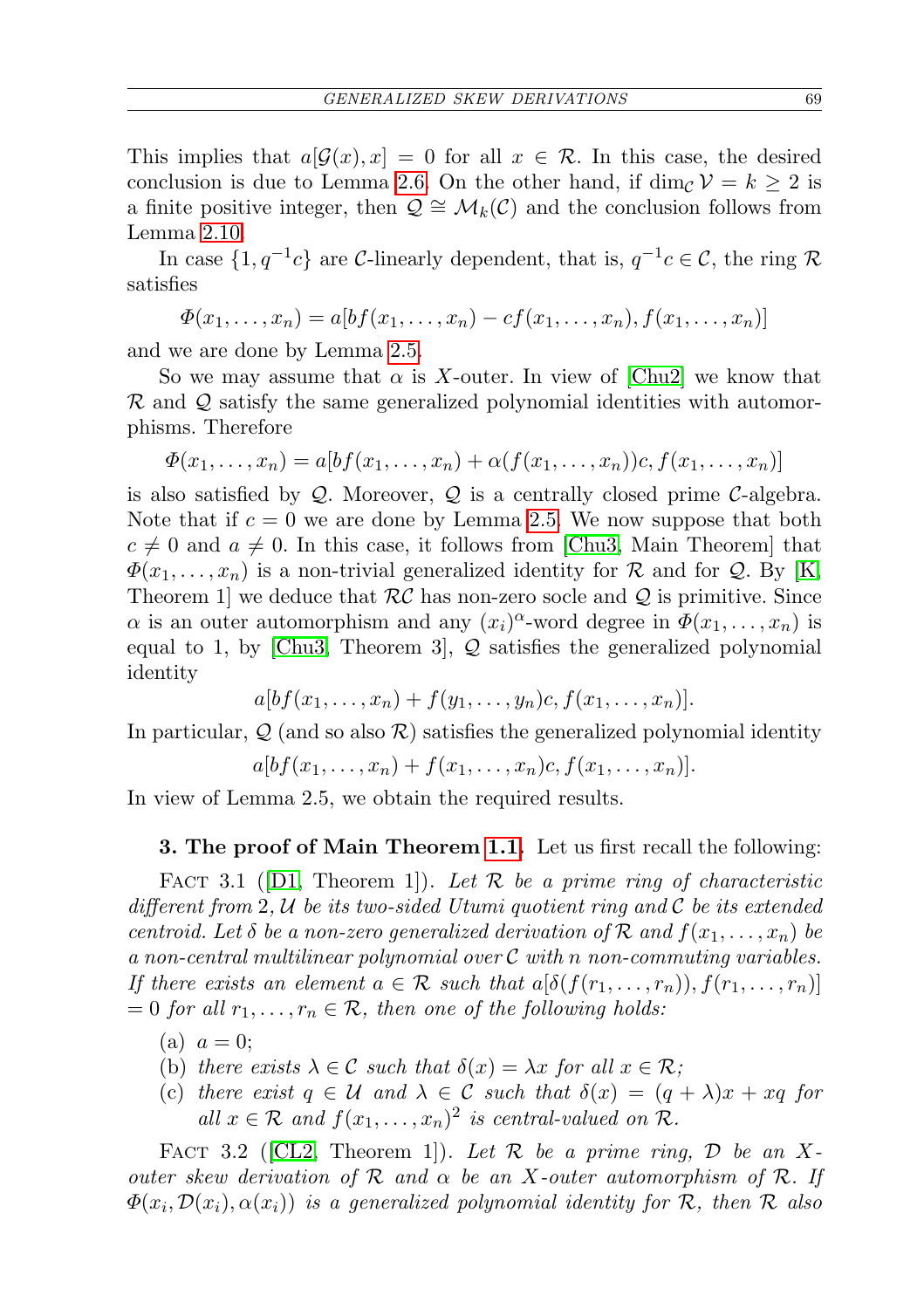satisfies the generalized polynomial identity  $\Phi(x_i, y_i, z_i)$ , where  $x_i$ ,  $y_i$  and  $z_i$ are distinct indeterminates.

3.1. The proof of Main Theorem [1.1.](#page-2-0) As remarked in the Introduction, we can write  $\mathcal{G}(x) = bx + d(x)$  for all  $x \in \mathcal{R}$ , where  $b \in \mathcal{Q}_r$ and d is a skew derivation of R (see [\[Cha1\]](#page-12-5)). Let us put  $f(x_1, \ldots, x_n) =$  $\sum_{\sigma \in S_n} \gamma_{\sigma} x_{\sigma(1)} \cdots x_{\sigma(n)}$ , where  $\gamma_{\sigma} \in C$ . By [\[CL2,](#page-12-17) Theorem 2] we know that  $\mathcal R$  and  $\mathcal Q_r$  satisfy the same generalized polynomial identities with a single skew derivation. Thus  $\mathcal{Q}_r$  satisfies

$$
\Phi(x_1, \ldots, x_n, d(x_1), \ldots, d(x_n)) = a[bf(x_1, \ldots, x_n) + d(f(x_1, \ldots, x_n)), f(x_1, \ldots, x_n)].
$$

If d is X-inner, then there exist  $c \in \mathcal{Q}_r$  and  $\alpha \in \text{Aut}(\mathcal{Q}_r)$  such that  $d(x) = cx + \alpha(x)c$  for all  $x \in \mathcal{R}$ . In this case  $\mathcal{G}(x) = (b+c)x + \alpha(x)c$  and by Proposition [2.1](#page-3-0) either  $\mathcal{G}(x) = \lambda x$  for some  $\lambda \in \mathcal{C}$ , or  $f(x_1, \ldots, x_n)^2$  is central-valued on  $\mathcal R$  and  $\mathcal G(x) = (b+c)x + xc$  for all  $x \in \mathcal R$ , where  $b \in \mathcal C$ .

Suppose that d is X-outer and that  $\alpha \in \text{Aut}(\mathcal{Q}_r)$  is the associated automorphism of d. When  $\alpha$  is the identity mapping on  $\mathcal{R}$ , then d is a usual derivation of  $\mathcal{R}$ . And hence  $\mathcal{G}$  becomes a generalized derivation of  $\mathcal{R}$ . In this case, the required results are due to Fact [3.1.](#page-8-0) Hence in what follows we always assume that  $1_{\mathcal{R}} \neq \alpha \in \text{Aut}(\mathcal{R})$ . We denote by  $f^d(x_1, \ldots, x_n)$ the polynomial obtained from  $f(x_1, \ldots, x_n)$  by replacing each coefficient  $\gamma_{\sigma}$ with  $d(\gamma_{\sigma})$ . It should be remarked that

$$
d(\gamma_{\sigma} x_{\sigma(1)} \cdots x_{\sigma(n)}) = d(\gamma_{\sigma}) x_{\sigma(1)} \cdots x_{\sigma(n)} + \alpha(\gamma_{\sigma}) \sum_{j=0}^{n-1} \alpha(x_{\sigma(1)} \cdots x_{\sigma(j)}) d(x_{\sigma(j+1)}) x_{\sigma(j+2)} \cdots x_{\sigma(n)}.
$$

So we have

$$
d(f(x_1,\ldots,x_n)) = f^d(x_1,\ldots,x_n)
$$
  
+ 
$$
\sum_{\sigma \in S_n} \alpha(\gamma_{\sigma}) \sum_{j=0}^{n-1} \alpha(x_{\sigma(1)} \cdots x_{\sigma(j)}) d(x_{\sigma(j+1)}) x_{\sigma(j+2)} \cdots x_{\sigma(n)}.
$$

Since  $\mathcal{Q}_r$  satisfies  $\Phi(x_1,\ldots,x_n,d(x_1),\ldots,d(x_n))$ , it also satisfies

$$
a[bf(x_1,\ldots,x_n)+f^d(x_1,\ldots,x_n),f(x_1,\ldots,x_n)+a\Big[\sum_{\sigma\in S_n}\alpha(\gamma_{\sigma})\sum_{j=0}^{n-1}\alpha(x_{\sigma(1)}\cdots x_{\sigma(j)})d(x_{\sigma(j+1)})x_{\sigma(j+2)}\cdots x_{\sigma(n)},f(x_1,\ldots,x_n)\Big].
$$

By [\[CL2,](#page-12-17) Theorem 1] it follows that  $\mathcal{Q}_r$  satisfies  $\Phi(x_1, \ldots, x_n, y_1, \ldots, y_n)$ ,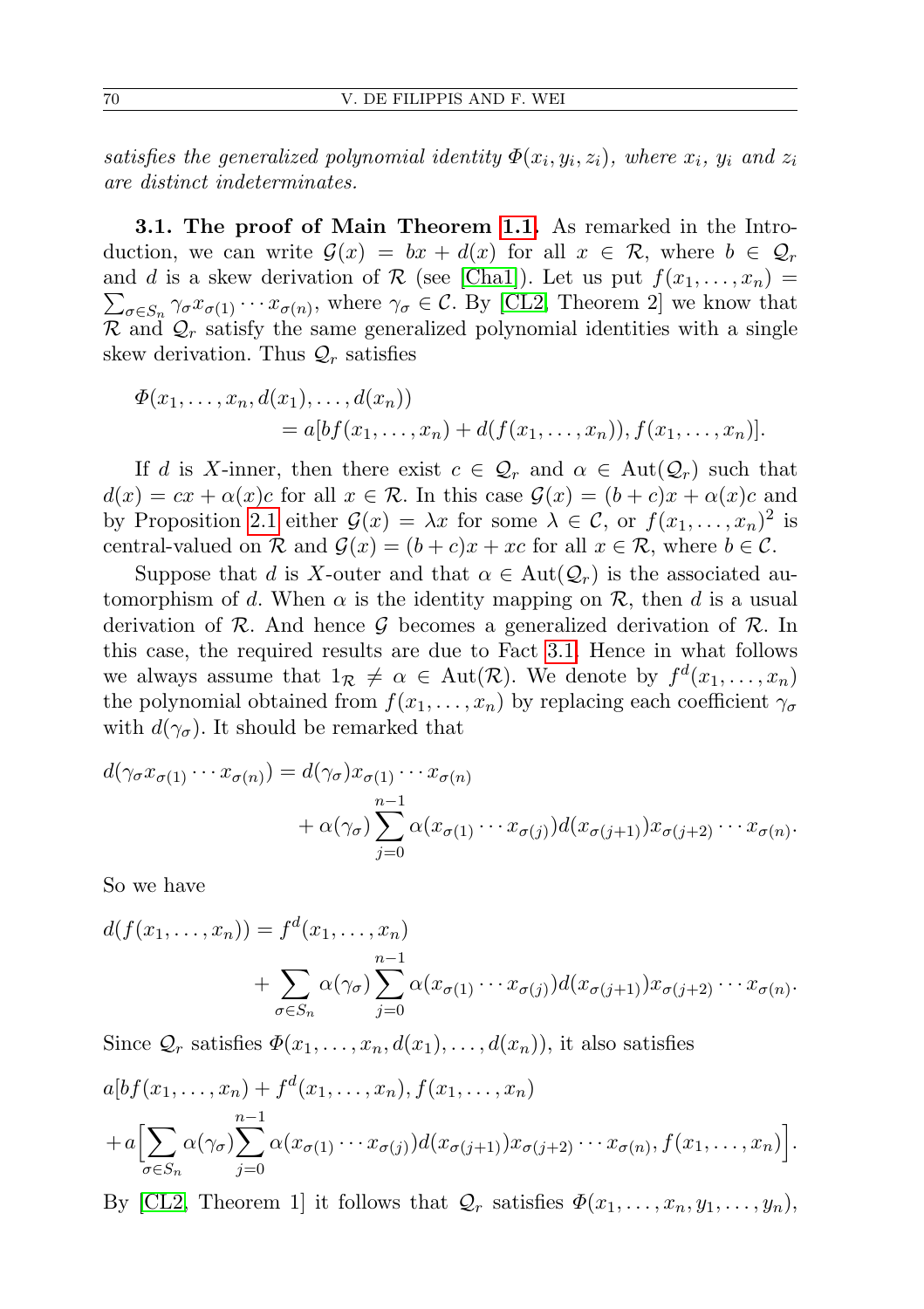that is,

$$
a[bf(x_1,\ldots,x_n)+f^d(x_1,\ldots,x_n),f(x_1,\ldots,x_n)]
$$
  
+
$$
a\Big[\sum_{\sigma\in S_n}\alpha(\gamma_{\sigma})\sum_{j=0}^{n-1}\alpha(x_{\sigma(1)}\cdots x_{\sigma(j)})y_{\sigma(j+1)}x_{\sigma(j+2)}\cdots x_{\sigma(n)},f(x_1,\ldots,x_n)\Big].
$$

In particular, for any  $i = 1, \ldots, n$ ,  $\mathcal{Q}_r$  satisfies

<span id="page-10-0"></span>
$$
(3.1) \quad a \Big[\sum_{\sigma \in S_n} \alpha(\gamma_{\sigma}) \alpha(x_{\sigma(1)} \cdots x_{\sigma(i-1)}) y_{\sigma(i)} x_{\sigma(i+1)} \cdots x_{\sigma(n)}, f(x_1, \ldots, x_n)\Big].
$$

Here we divide the argument into two subcases. Let us first consider the case when  $\alpha$  is an inner automorphism of  $\mathcal{R}$ . Then there exists an invertible element  $q \in \mathcal{Q}$  such that  $\alpha(x) = qxq^{-1}$  for all  $x \in \mathcal{R}$ . Since  $1_{\mathcal{R}} \neq \alpha \in \mathcal{Q}$ Aut(R), we may assume that  $q \notin C$ . Moreover, it is clear that  $\alpha(\gamma_{\sigma}) = \gamma_{\sigma}$ for all coefficients involved in  $f(x_1, \ldots, x_n)$ . Replacing each  $y_{\sigma(i)}$  with  $qx_{\sigma(i)}$ in [\(3.1\)](#page-10-0), we find that  $\mathcal{Q}_r$  satisfies

$$
a\Big[q\sum_{\sigma\in S_n}\gamma_{\sigma}x_{\sigma(1)}\cdot x_{\sigma(2)}\cdots x_{\sigma(i-1)}x_{\sigma(i)}x_{\sigma(i+1)}\cdots x_{\sigma(n)},f(x_1,\ldots,x_n)\Big],
$$

that is,

 $a[qf(x_1, \ldots, x_n), f(x_1, \ldots, x_n)].$ 

Note that  $q \notin \mathcal{C}$  and  $f(x_1, \ldots, x_n)$  is not central-valued on  $\mathcal{Q}_r$ . Combining these facts with Fact [2.5](#page-4-2) yields  $a = 0$ . We now assume that  $\alpha$  is X-outer. In light of Fact [3.2](#page-8-1) and the relation  $(3.1)$ ,  $\mathcal{Q}_r$  satisfies the generalized polynomial identity

<span id="page-10-1"></span>(3.2) 
$$
a\left[\sum_{\sigma\in S_n} \alpha(\gamma_{\sigma}) z_{\sigma(1)} \cdots z_{\sigma(i-1)} y_{\sigma(i)} x_{\sigma(i+1)} \cdots x_{\sigma(n)}, f(x_1,\ldots,x_n)\right]
$$

for all  $i = 1, \ldots, n$ . In particular, we choose:

- for all  $i \geq 2$ ,  $y_{\sigma(i)} = 0$ ;
- for all  $i \geq 2$ ,  $z_{\sigma(i)} = 0$ .

Therefore by  $(3.2)$ ,  $\mathcal{Q}_r$  satisfies the generalized polynomial identity

(3.3) 
$$
a \left[ y_1 \sum_{\sigma \in S_{n-1}} \alpha(\gamma_\sigma) x_{\sigma(2)} \cdots x_{\sigma(n)}, f(x_1, \ldots, x_n) \right].
$$

Let us write  $\sum_{\sigma \in S_{n-1}} \alpha(\gamma_{\sigma}) x_{\sigma(2)} \cdots x_{\sigma(n)} = t_1(x_2, \ldots, x_n)$ . Then  $\mathcal{Q}_r$  satisfies the generalized polynomial identity

(3.4) 
$$
a[y_1t_1(x_2,...,x_n),f(x_1,...,x_n)].
$$

Applying [\[CL1,](#page-12-18) Lemma 3] to [\(3.4\)](#page-10-2) we see that

<span id="page-10-2"></span>
$$
[y_1t_1(x_2,\ldots,x_n),f(x_1,\ldots,x_n)]
$$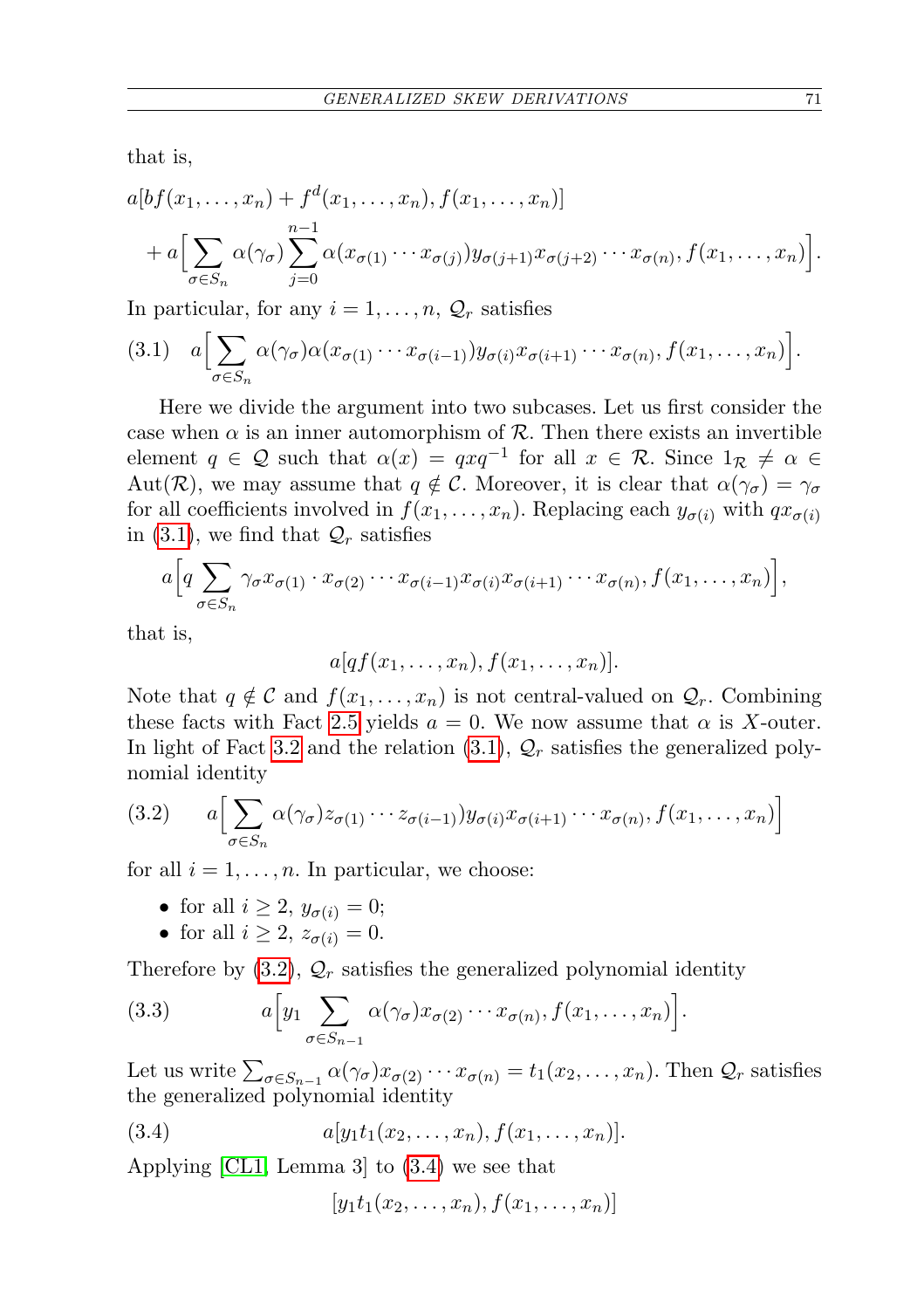is a generalized polynomial identity for  $\mathcal{Q}_r$ . Therefore there exists a suitable field K and an integer  $t \geq 1$  such that  $\mathcal{Q}_r$  and the matrix ring  $\mathcal{M}_t(\mathcal{K})$  satisfy the same polynomial identities. In particular,  $\mathcal{M}_t(\mathcal{K})$  satisfies the generalized polynomial identity  $[y_1t_1(x_2,...,x_n), f(x_1,...,x_n)]$ . Since  $f(x_1,...,x_n)$  is not central-valued on  $\mathcal{Q}_r$ , we may assume  $t \geq 2$ . In this situation, by Fact [2.2,](#page-4-0) Fact [2.3](#page-4-1) and Remark [2.4,](#page-4-5) for all  $i \neq j$ , there exist  $r_1 \ldots, r_n \in \mathcal{M}_t(\mathcal{K})$ such that  $f(r_1, \ldots, r_n) = e_{ij} \neq 0$  and

<span id="page-11-0"></span>(3.5) 
$$
[y_1 t_1 (r_2, \dots, r_n), e_{ij}] = 0
$$

for all  $y_1 \in \mathcal{M}_t(\mathcal{K})$ . Here we also denote by  $f^{\alpha}(x_1,\ldots,x_n)$  the polynomial obtained from  $f(x_1, \ldots, x_n)$  through replacing each coefficient  $\gamma_{\sigma}$  with  $\alpha(\gamma_{\sigma})$ . Note that  $f^{\alpha}(r_1,\ldots,r_n) \neq 0$ . By [\(3.5\)](#page-11-0), for  $y_1 = e_{ii}X$  and for any  $X \in \mathcal{M}_t(\mathcal{K})$ , we have  $e_{ii}Xt_1(r_2,...,r_n)e_{ij} = 0$ , that is,  $t_1(r_2,...,r_n)e_{ij} = 0$ . In view of [\(3.5\)](#page-11-0) we get

$$
0 = y_1t_1(r_2,\ldots,r_n)e_{ij} - e_{ij}y_1t_1(r_2,\ldots,r_n) = -e_{ij}y_1t_1(r_2,\ldots,r_n),
$$

which implies  $t_1(r_2, \ldots, r_n) = 0$ . Let us start again from [\(3.2\)](#page-10-1) and fix an index  $j \in \{1, \ldots, n\}$ . We choose:

- for all  $i \neq j$ ,  $y_{\sigma(i)} = 0$ ;
- for all  $i \neq j$ ,  $z_{\sigma(i)} = 0$ .

Therefore by  $(3.2)$  we deduce that  $\mathcal{Q}_r$  satisfies the generalized polynomial identity

$$
(3.6) \qquad a \Big[ y_j \sum_{\sigma \in S_{n-1}} \alpha(\gamma_\sigma) x_{\sigma(1)} \cdots x_{\sigma(j-1)} x_{\sigma(j+1)} \cdots x_{\sigma(n)}, f(x_1, \ldots, x_n) \Big].
$$

Let us adopt a new notation for later discussion:

$$
\sum_{\sigma \in S_{n-1}} \alpha(\gamma_{\sigma}) x_{\sigma(1)} \cdots x_{\sigma(j-1)} x_{\sigma(j+1)} \cdots x_{\sigma(n)} = t_j(x_1, \ldots, x_{j-1}, x_{j+1}, \ldots, x_n).
$$

Thus  $\mathcal{Q}_r$  satisfies the generalized polynomial identity

$$
a[y_jt_j(x_1,...,x_{j-1},x_{j+1},...,x_n),f(x_1,...,x_n)].
$$

Moreover, we know that there exist  $r_1, \ldots, r_n \in M_t(\mathcal{K})$  such that  $f(r_1, \ldots, r_n)$  $= e_{ij} \neq 0$ , and using the above argument,  $t_i (r_1, \ldots, r_{i-1}, r_{i+1}, \ldots, r_n) = 0$ . Finally notice that

$$
f^{\alpha}(x_1,\ldots,x_n)=\sum_j x_jt_j(x_1,\ldots,x_{j-1},x_{j+1},\ldots,x_n),
$$

where each  $t_j$  is a multilinear polynomial of degree  $n-1$  and  $x_j$  appears in no monomial of  $t_j$ . This leads to the contradiction  $f^{\alpha}(r_1,\ldots,r_n)=0$ .

Acknowledgements. The authors heartily thank the referee for many relevant and insightful comments which significantly helped us improve the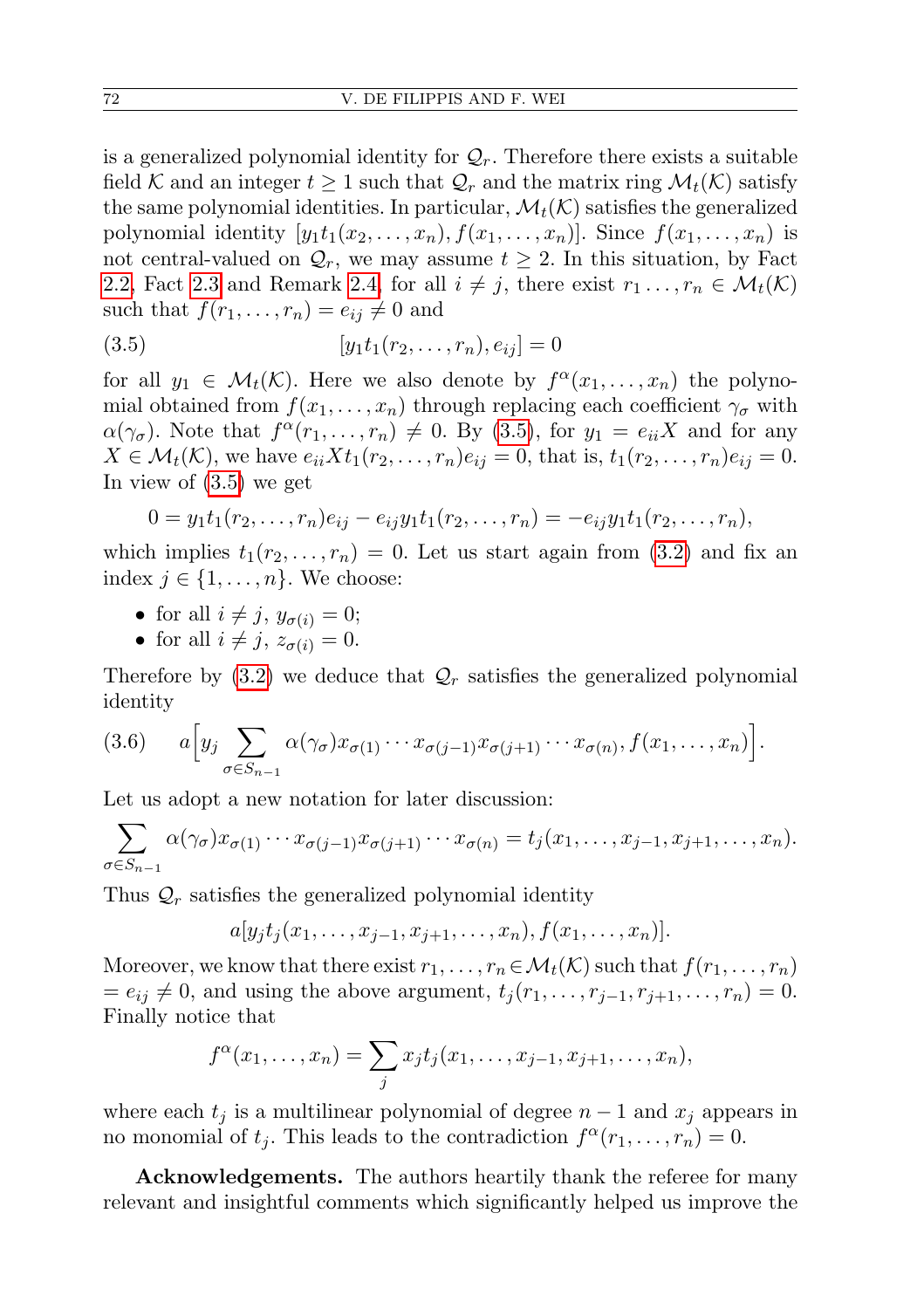final presentation of this article. They are also indebted to the copy editor, Jerzy Trzeciak, for his careful work on editing the paper and his patience.

## REFERENCES

- <span id="page-12-9"></span>[BMM] K. I. Beidar, W. S. Martindale III and A. V. Mikhalev, Rings with Generalized Identities, Pure Appl. Math., Dekker, New York, 1996.
- <span id="page-12-5"></span>[Cha1] J.-C. Chang, On the identitity  $h(x) = af(x) + g(x)b$ , Taiwanese J. Math. 7 (2003), 103–113.
- <span id="page-12-11"></span>[Cha2] J.-C. Chang, Generalized skew derivations with annihilating Engel conditions, Taiwanese J. Math. 12 (2009), 1641–1650.
- [\[Cha3\]](http://dx.doi.org/10.1007/s00605-009-0136-9) J.-C. Chang, *Generalized skew derivations with nilpotent values on Lie ideals*, Monatsh. Math. 161 (2010), 155–160.
- <span id="page-12-6"></span>[\[Cha4\]](http://dx.doi.org/10.1080/00927872.2010.480957) J.-C. Chang, Generalized skew derivations with power central values on Lie ideals, Comm. Algebra 39 (2011), 2241–2248.
- <span id="page-12-7"></span>[CW] H.-W. Cheng and F. Wei, Generalized skew derivations of rings, Adv. Math. (China) 35 (2006), 237–243.
- <span id="page-12-12"></span>[\[Chu1\]](http://dx.doi.org/10.1090/S0002-9939-1988-0947646-4) C.-L. Chuang, GPIs having coefficients in Utumi quotient rings, Proc. Amer. Math. Soc. 103 (1988), 723–728.
- <span id="page-12-14"></span>[\[Chu2\]](http://dx.doi.org/10.1016/0021-8693(92)90023-F) C.-L. Chuang, Differential identities with automorphisms and antiautomorphisms I, J. Algebra 149 (1992), 371–404.
- <span id="page-12-15"></span>[\[Chu3\]](http://dx.doi.org/10.1006/jabr.1993.1181) C.-L. Chuang, Differential identities with automorphisms and antiautomorphisms II, J. Algebra 160 (1993), 130–171.
- <span id="page-12-18"></span>[CL1] C.-L. Chuang and T.-K. Lee, Rings with annihilator conditions on multilinear polynomials, Chinese J. Math. 24 (1996), 177–185.
- <span id="page-12-17"></span>[\[CL2\]](http://dx.doi.org/10.1016/j.jalgebra.2003.12.032) C.-L. Chuang and T.-K. Lee, Identities with a single skew derivation, J. Algebra 288 (2005), 59–77.
- <span id="page-12-3"></span>[D1] V. De Filippis, Posner's second theorem and an annihilator condition with generalized derivations, Turkish J. Math. 32 (2008), 197–211.
- <span id="page-12-4"></span>[\[D2\]](http://dx.doi.org/10.1007/BF03191235) V. De Filippis, A product of two generalized derivations on polynomials in prime rings, Collect. Math. 61 (2010), 303–322.
- <span id="page-12-2"></span>[DD] V. De Filippis and O. M. Di Vincenzo, Posner's second theorem and an annihilator condition, Math. Pannonica 12 (2001), 69–81.
- [DW] V. De Filippis and F. Wei, Posner's second theorem for skew derivations on multilinear polynomials on left ideals, Houston J. Math. 38 (2012), 373–395.
- <span id="page-12-13"></span>[J] N. Jacobson, Structure of Rings, Amer. Math. Soc., Providence, RI, 1964.
- <span id="page-12-16"></span>[\[K\]](http://dx.doi.org/10.1007/BF01668425) V. K. Kharchenko, Generalized identities with automorphisms, Algebra i Logika 14 (1975), 215–237 (in Russian); English transl.: Algebra and Logic 14 (1975), 132–148.
- <span id="page-12-0"></span>[\[Lan\]](http://dx.doi.org/10.1090/S0002-9939-1993-1132851-9) C. Lanski, An Engel condition with derivation, Proc. Amer. Math. Soc. 118 (1993), 731–734.
- <span id="page-12-10"></span>[\[L1\]](http://dx.doi.org/10.1090/S0002-9939-1993-1146862-0) T.-K. Lee, Derivations with invertible values on a multilinear polynomial, Proc. Amer. Math. Soc. 119 (1993), 1–5.
- <span id="page-12-1"></span>[L2] T.-K. Lee, Derivations with Engel conditions on polynomials, Algebra Colloq. 5 (1998), 13–24.
- <span id="page-12-8"></span>[\[L3\]](http://dx.doi.org/10.2140/pjm.2004.216.293) T.-K. Lee, Generalized skew derivations characterized by acting on zero products, Pacific J. Math. 216 (2004), 293–301.